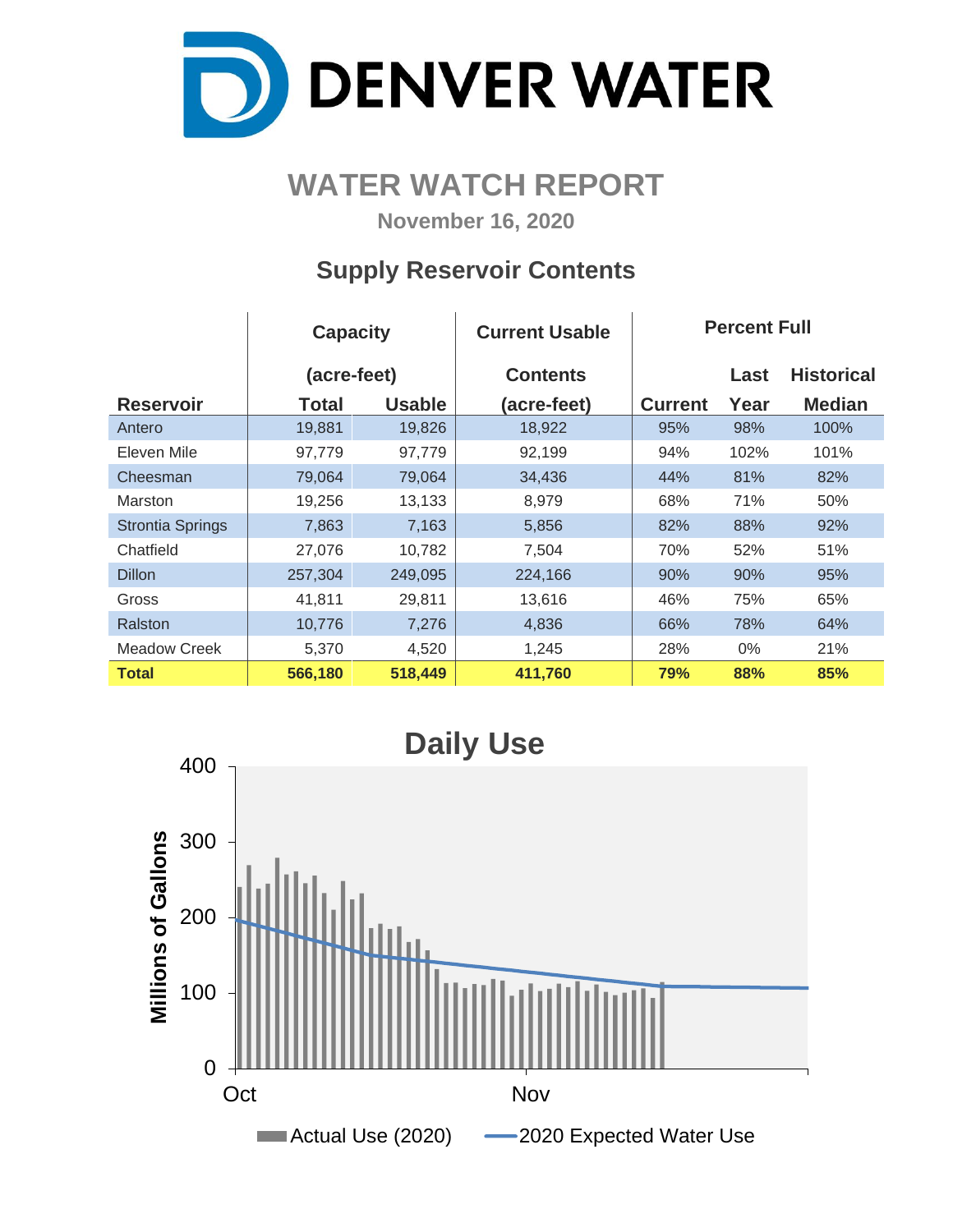

# **Supply Reservoir Contents**

Note: Denver Water forecasts seasonal reservoir storage contents under dry future weather, normal future weather and wet future weather scenarios.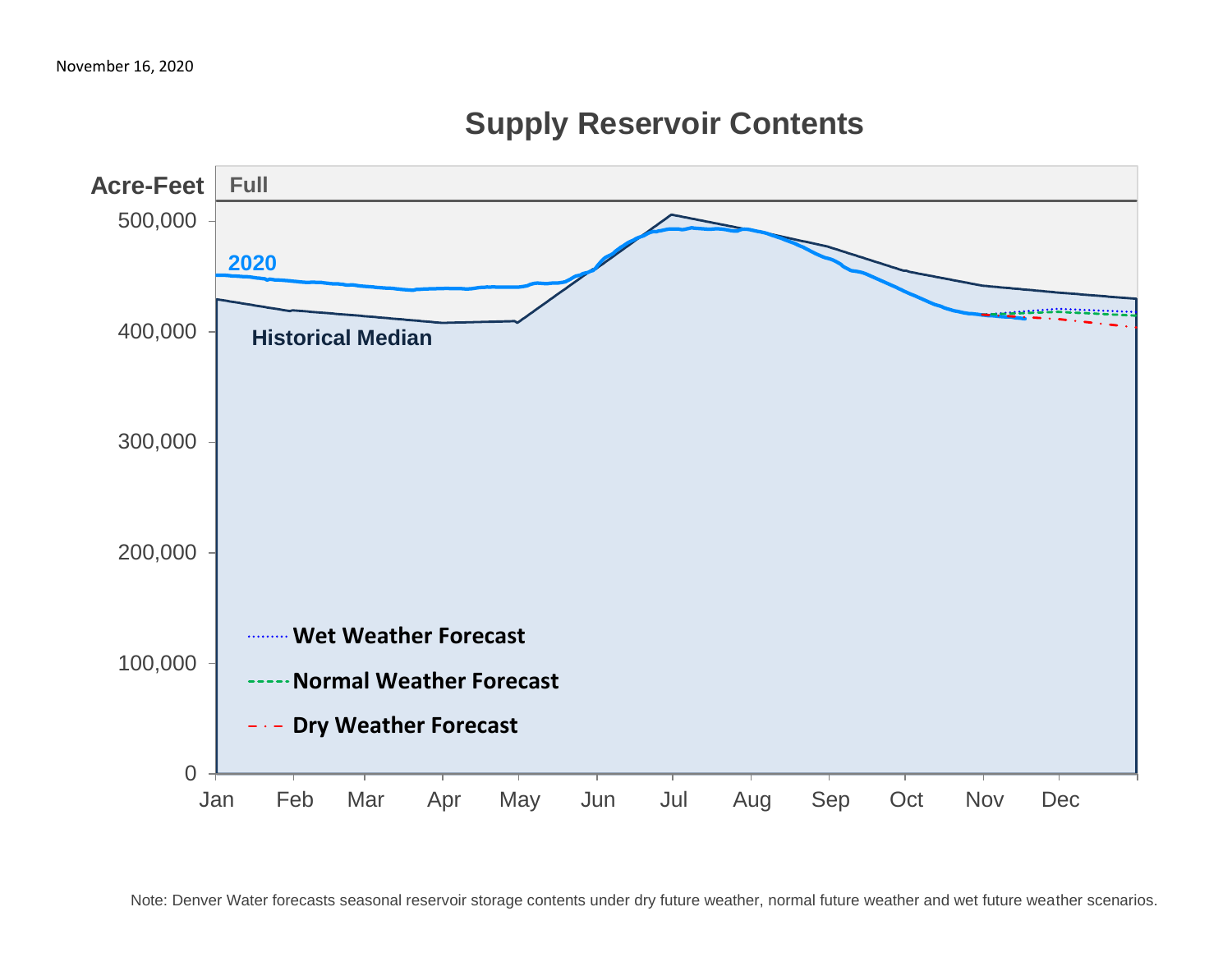

# **November Precipitation**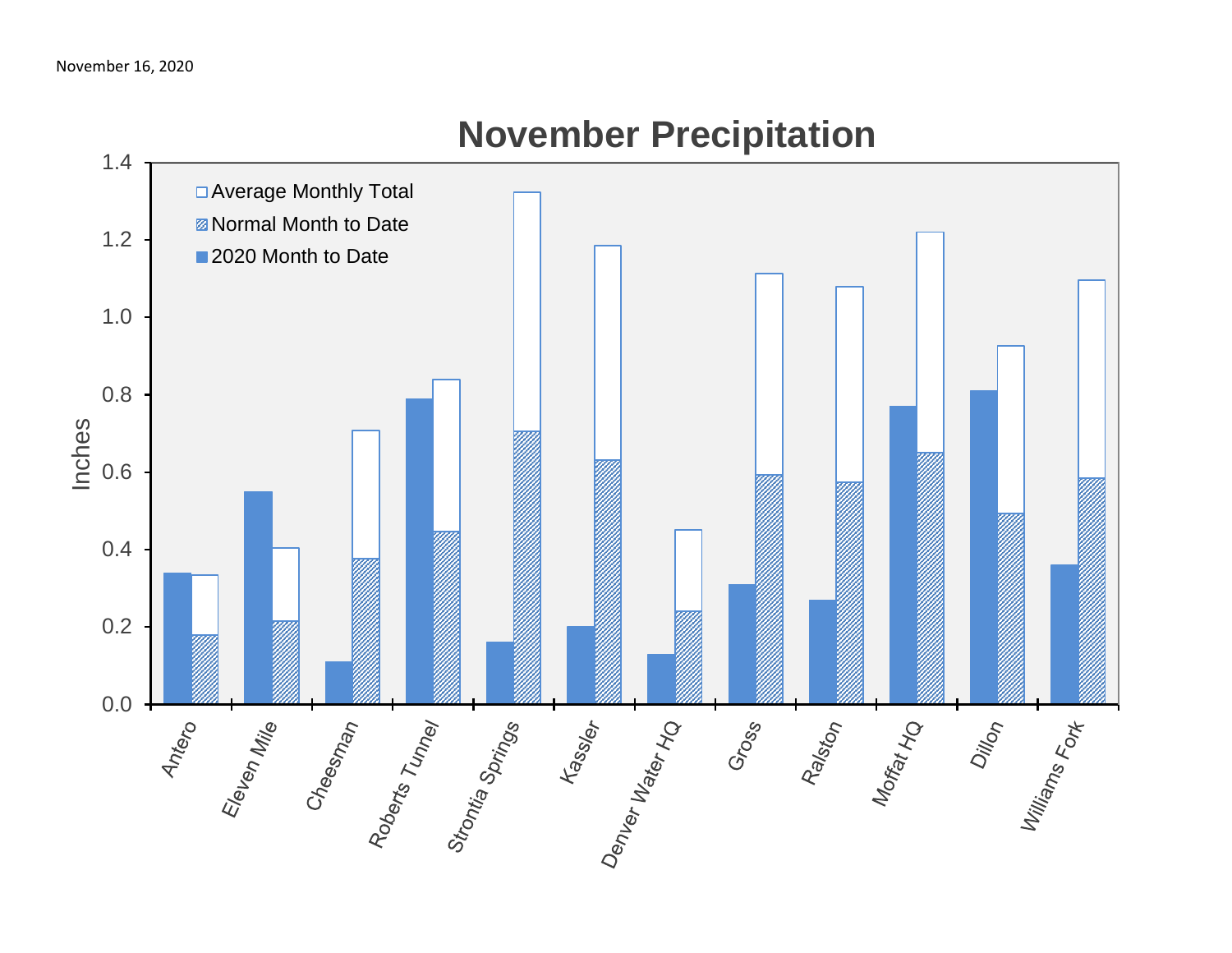

### **Cumulative Precipitation: Colorado River Watershed** 40 Average (1981-2010) 35 2020-2021 Inches of Liquid Precipitation **Inches of Liquid Precipitation** Today's % of Avg: 79% 30 25 20 15 10 5 0

Data are from the 7 SNOTEL stations above Denver Water's Upper Colorado diversion facilities.

Oct Nov Dec Jan Feb Mar Apr May Jun Jul Aug Sep

# **Cumulative Precipitation: South Platte River Watershed**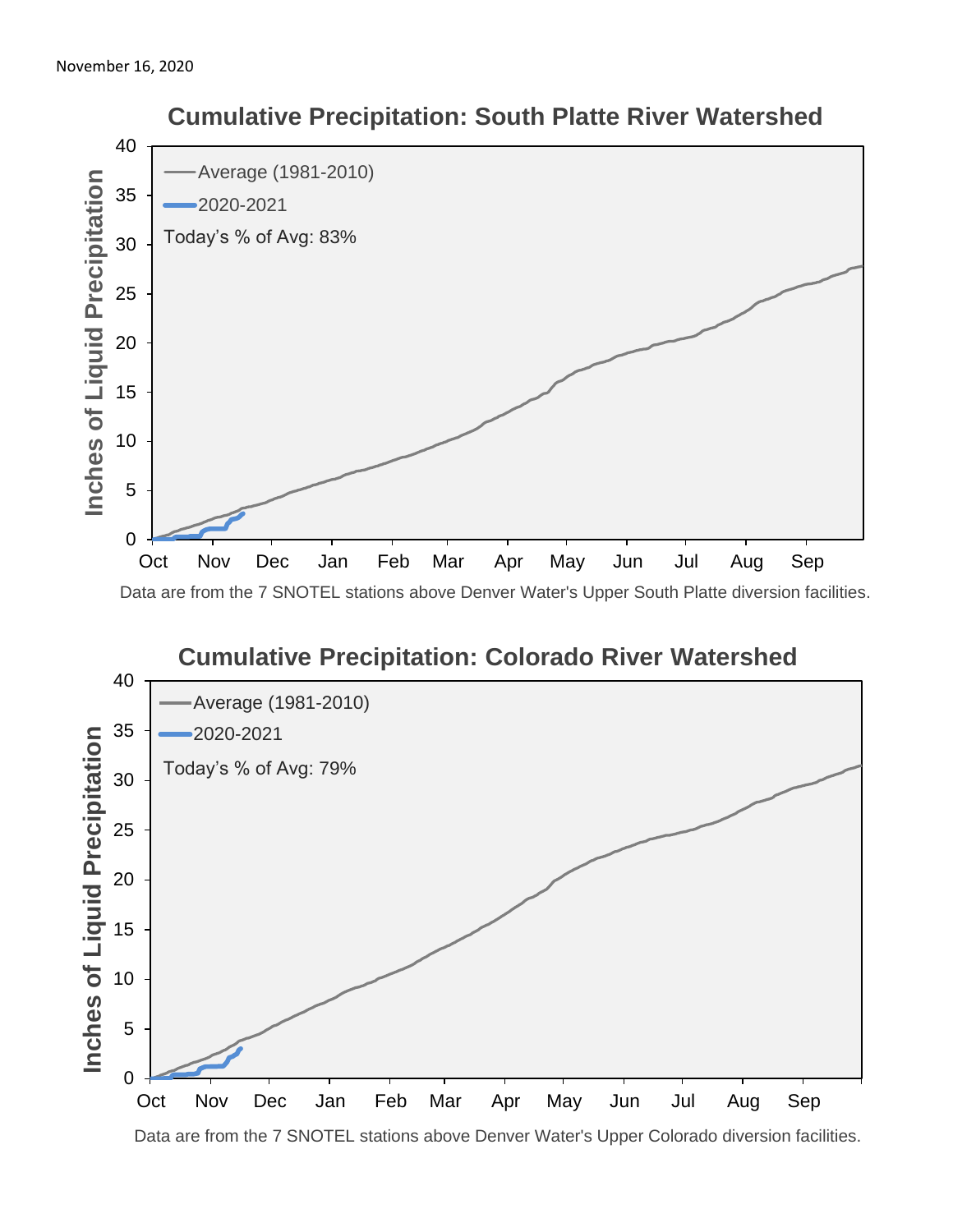

#### **Snowpack: Colorado River Watershed**

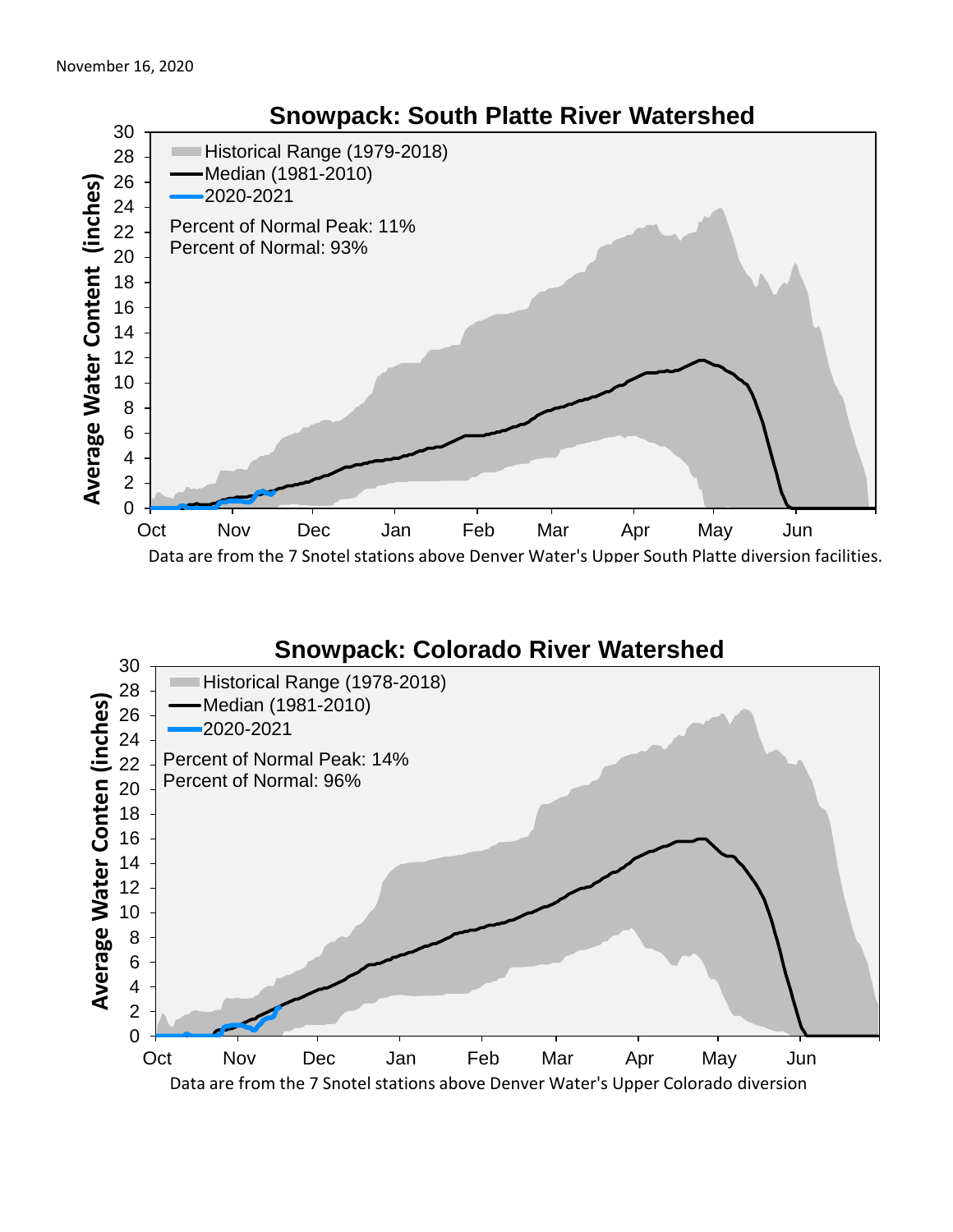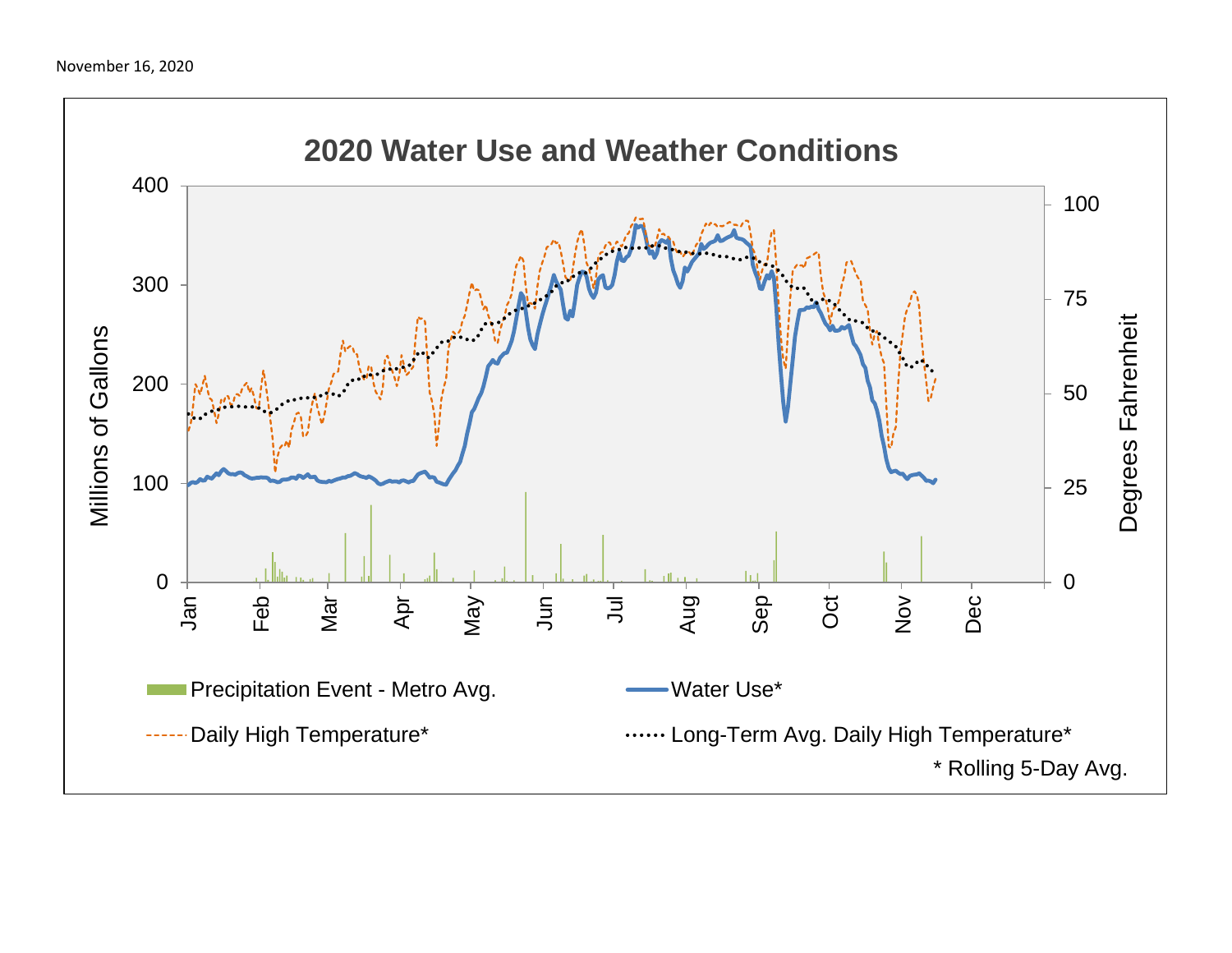#### November 16, 2020

| <b>Denver Water Use and Reservoir Contents 2020</b>                      |                          |            |                          |                   |                           |                    |                           |                           |                    |                          |            |     |             |
|--------------------------------------------------------------------------|--------------------------|------------|--------------------------|-------------------|---------------------------|--------------------|---------------------------|---------------------------|--------------------|--------------------------|------------|-----|-------------|
|                                                                          | Jan                      | Feb        | Mar                      | Apr               | May                       | Jun                | Jul                       | Aug                       | Sep                | Oct                      | Nov        | Dec | YTD-Avg     |
| Predicted End-of-Month Supply Reservoir                                  |                          |            |                          |                   |                           |                    |                           |                           |                    |                          | 418,000    |     |             |
| Contents (Full = 518,449 AF)                                             |                          |            |                          |                   |                           |                    |                           |                           |                    |                          |            |     |             |
| Actual End-of-Month Supply Reservoir<br>Contents (AF)                    | 445,828                  | 441,137    | 439,113                  | 440,306           | 457,594                   | 493,141            | 492,317                   | 466,389                   | 436,813            | 415,253                  |            |     |             |
| Actual % Full                                                            | 86%                      | 85%        | 85%                      | 85%               | 88%                       | 95%                | 95%                       | 90%                       | 84%                | 80%                      |            |     |             |
| Historical Median % Full                                                 | 81%                      | 80%        | 79%                      | 79%               | 88%                       | 98%                | 95%                       | 92%                       | 88%                |                          |            |     |             |
| 2020 Expected Daily Use (MG)                                             | 110                      | 109        | 108                      | 127               | 172                       | 272                | 298                       | 282                       | 248                | 150                      | 109        | 105 | 184         |
| Actual Daily Use (MG)<br>$\mathbf{1}$                                    | 97                       | 106        | 103                      | 109               | 194                       | 316                | 343                       | 306                       | 270                | 241                      | 113        |     |             |
| $\overline{2}$                                                           | 106                      | 104        | 102                      | 97                | 170                       | 293                | 333                       | 311                       | 324                | 269                      | 103        |     |             |
| 3                                                                        | 103                      | 107        | 106                      | 100               | 184                       | 324                | 341                       | 355                       | 308                | 239                      | 106        |     |             |
| $\overline{4}$                                                           | 102                      | 102        | 106                      | 98                | 204                       | 294                | 299                       | 324                       | 326                | 245                      | 113        |     |             |
| 5                                                                        | 99                       | 94         | 107                      | 106               | 203                       | 324                | 306                       | 350                       | 304                | 279                      | 108        |     |             |
| 6                                                                        | 110                      | 108        | 106                      | 110               | 229                       | 285                | 362                       | 322                       | 308                | 257                      | 116        |     |             |
| $\overline{7}$                                                           | 99                       | 101        | 106                      | 114               | 220                       | 270                | 341                       | 357                       | 292                | 261                      | 103        |     |             |
| 8                                                                        | 105                      | 101        | 105                      | 117               | 234                       | 305                | 374                       | 331                       | 156                | 245                      | 111        |     |             |
| 9                                                                        | 121                      | 104        | 112                      | 104               | 219                       | 214                | 346                       | 332                       | 150                | 255                      | 102        |     |             |
| D<br>10                                                                  | 94                       | 104        | 109                      | 110               | 220                       | 260                | 380                       | 363                       | 143                | 232                      | 97         |     |             |
| 11<br>$\overline{A}$                                                     | 106                      | 109        | 112                      | 115               | 214                       | 277                | 350                       | 331                       | 169                | 210                      | 101        |     |             |
| Y<br>12                                                                  | 112                      | 102        | 114                      | 100               | 218                       | 313                | 348                       | 361                       | 194                | 248                      | 104        |     |             |
| 13                                                                       | 119                      | 104        | 99                       | 101               | 262                       | 278                | 370                       | 337                       | 226                | 224                      | 106        |     |             |
| O<br>14                                                                  | 111                      | 111        | 104                      | 106               | 233                       | 291                | 308                       | 359                       | 273                | 232                      | 93         |     |             |
| F<br>15                                                                  | 114                      | 104        | 104                      | 108               | 231                       | 342                | 320                       | 334                       | 264                | 186                      | 115        |     |             |
| 16                                                                       | 117                      | 103        | 110                      | 94                | 216                       | 315                | 313                       | 333                       | 285                | 192                      |            |     |             |
| 17<br>M                                                                  | 102                      | 117        | 110                      | 96                | 245                       | 342                | 360                       | 369                       | 268                | 185                      |            |     |             |
| 18<br>O                                                                  | 107                      | 102        | 107                      | 96                | 294                       | 277                | 337                       | 343                       | 285                | 188                      |            |     |             |
| 19<br>N                                                                  | 106                      | 102        | 99                       | 101               | 279                       | 269                | 331                       | 365                       | 273                | 168                      |            |     |             |
| T<br>20                                                                  | 114                      | 113        | 96                       | 106               | 297                       | 281                | 372                       | 338                       | 265                | 172                      |            |     |             |
| H<br>21                                                                  | 114                      | 112        | 102                      | 116               | 284                       | 285                | 328                       | 361                       | 297                | 157                      |            |     |             |
| 22                                                                       | 111                      | 103        | 96                       | 115               | 305                       | 325                | 355                       | 332                       | 266                | 132                      |            |     |             |
| 23                                                                       | 110                      | 102        | 103                      | 114               | 276                       | 303                | 328                       | 338                       | 291                | 113                      |            |     |             |
| 24                                                                       | 104                      | 104        | 102                      | 116               | 210                       | 336                | 347                       | 364                       | 271                | 114                      |            |     |             |
| 25                                                                       | 103                      | 95         | 103                      | 129               | 211                       | 295                | 275                       | 333                       | 289                | 106                      |            |     |             |
| 26                                                                       | 108                      | 106        | 106                      | 135               | 226                       | 291                | 268                       | 349                       | 262                | 112                      |            |     |             |
| 27                                                                       | 103                      | 101        | 100                      | 156               | 274                       | 265                | 325                       | 323                       | 247                | 111                      |            |     |             |
| 28                                                                       | 106                      | 101        | 97                       | 154               | 257                       | 296                | 290                       | 327                       | 262                | 119                      |            |     |             |
|                                                                          | 105                      | 103        | 104                      | 176               | 283                       | 341                | 329                       | 271                       | 246                | 116                      |            |     |             |
|                                                                          |                          |            |                          |                   |                           |                    |                           |                           |                    |                          |            |     |             |
|                                                                          |                          |            |                          |                   |                           |                    |                           |                           |                    |                          |            |     |             |
|                                                                          |                          |            |                          |                   |                           |                    |                           |                           |                    |                          |            |     |             |
| 29<br>30<br>31<br><b>Monthly Average</b><br>% of 2020 Expected Daily Use | 106<br>108<br>107<br>97% | 104<br>96% | 104<br>100<br>104<br>97% | 180<br>116<br>91% | 257<br>274<br>239<br>139% | 308<br>297<br>109% | 308<br>337<br>333<br>112% | 295<br>321<br>337<br>119% | 276<br>260<br>105% | 97<br>104<br>187<br>125% | 106<br>97% |     | 204<br>111% |

Notes: 1) "AF" denotes acre-feet. "MG" denotes million gallons. 2) Expected Daily Use is based on historical use with normal weather conditions. 3) The predicted end-of-month supply reservoir contents figures assume normal weather after November 1, 2020. 4) The differences between predicted and actual end-of-month supply reservoir contents are the result of normal estimation error of daily use, supply, evaporation, carriage losses and raw water deliveries. 5) Predicted supply reservoir contents last updated on November 4, 2020. 6) Daily water figures are subject to change.